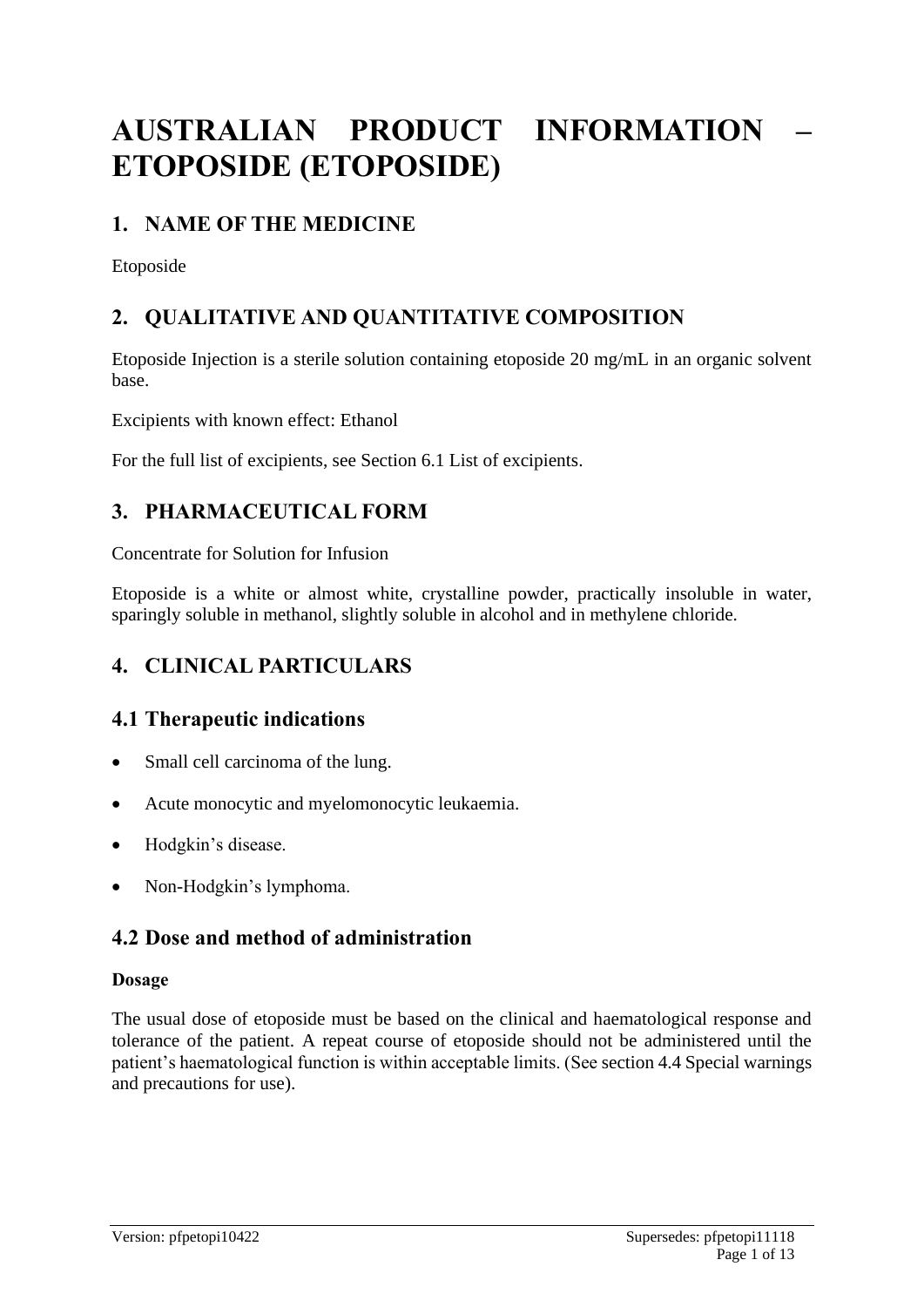### *Adult*

The dosage for Etoposide Injection is 50-60 mg/m<sup>2</sup>/day intravenously for 5 consecutive days followed by a treatment free interval of 2-3 weeks. Total dose should not usually exceed 400  $mg/m<sup>2</sup>$  per course. In any case, repeat courses should not be given until the hematological parameters have been checked for evidence of myelosuppression and found to be satisfactory.

### **Method of administration**

Plastic devices made of acrylic or ABS (a polymer of acrylonitrile, butadiene and styrene) have been reported to crack or leak when used with undiluted Etoposide injection.

Etoposide should only be given by slow intravenous infusion (see section 4.4 Special warnings and precautions for use, section 4.8 Adverse effects (undesirable effects))

Etoposide should not be administered by intrapleural or intraperitoneal injection.

Etoposide must be diluted before administration. Resultant concentrations should not be greater than 0.4 mg/mL since precipitation can occur. Usually etoposide is added to 250 mL of 0.9% sodium chloride or 5% glucose. The infusion should be administered over a period of 30-60 minutes.

Contact with buffered aqueous solutions with pH above 8 should be avoided. Concentrations of etoposide of 0.4 mg/mL in 5% glucose or 0.9% sodium chloride are **chemically** stable for 24 hours when stored at room temperature. However, to reduce microbiological hazard, admixtured solutions should be used as soon as practicable after preparation. If storage is required hold at 2-8°C for no more than 24 hours. Contains no antimicrobial preservative, use once only and discard any residue.

**The use of a Pharmacy Bulk Pack should be restricted to suitably qualified pharmacists operating in suitably equipped hospital pharmacies or compounding centres. The Pharmacy Bulk Pack is intended for multiple dispensing into sterile solutions for subsequent infusion in individual patients in one treatment session. The Pharmacy Bulk Pack should be spiked only once.**

#### **Dosage Adjustment**

#### *Hepatic impairment:*

Etoposide is contraindicated in severe hepatic dysfunction, and it should be used with caution in patients with mild to moderate hepatic impairment.

#### *Renal impairment:*

Since some etoposide (approximately 30%) is excreted unchanged in the urine, dosage adjustment may be needed in patients with impaired renal function.

### **4.3 Contraindications**

Severe hepatic dysfunction.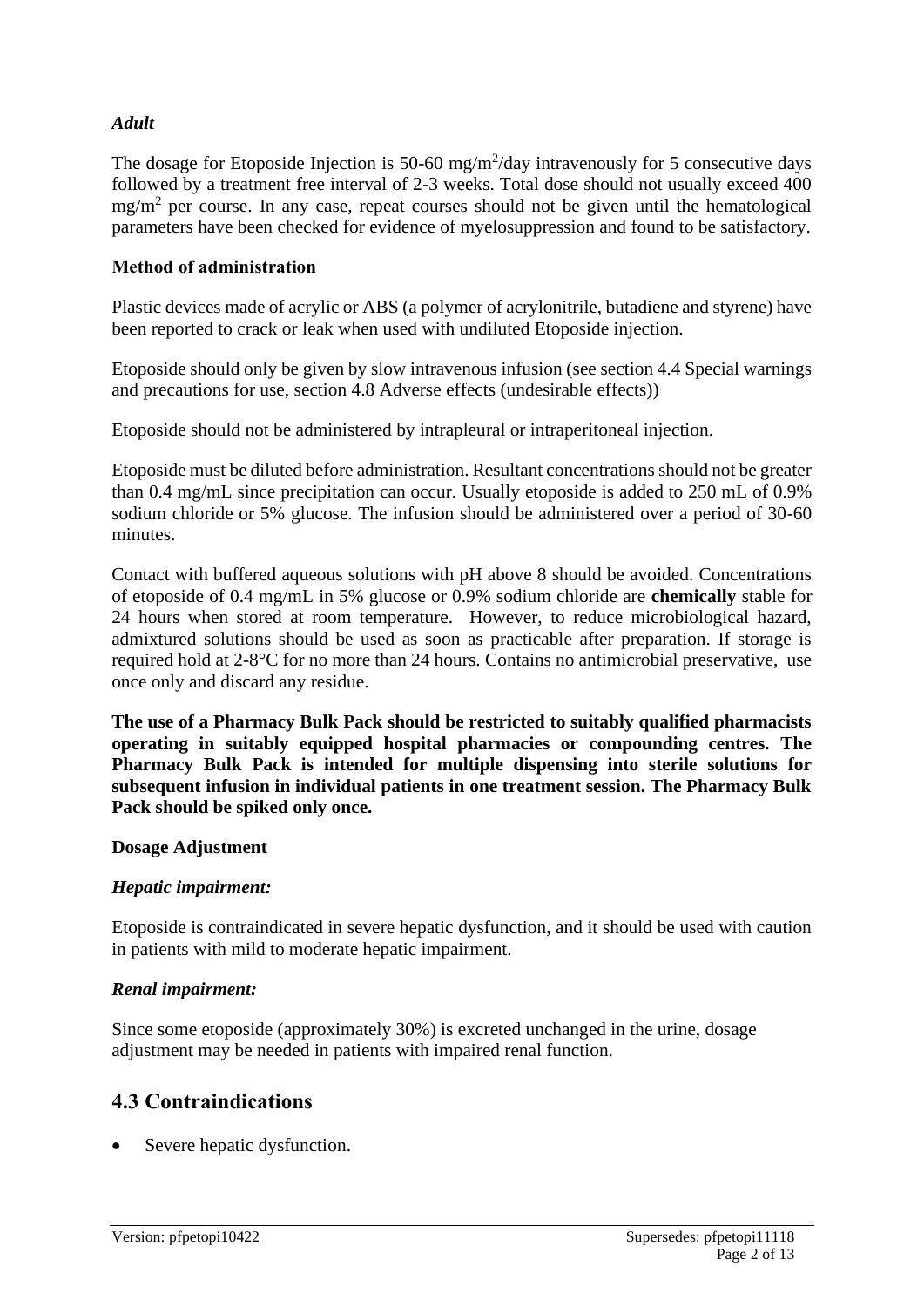- Hypersensitivity to any of the injection ingredients.
- Severe bone marrow failure (WBC less than 2.0 x  $10^9$ /L or platelet count less than 75.0 x  $10^9$ /L) not due to malignant disease.
- Acute infections
- **Pregnancy**
- **Lactation**

### **4.4 Special warnings and precautions for use**

Etoposide should be administered only under constant supervision by physicians experienced in therapy with cytotoxic agents and only when potential benefits of etoposide therapy outweigh the possible risks. Appropriate facilities should be available for adequate management of complications should the need arise.

### **Myelosuppression**

Cytotoxic agents, including etoposide, may produce myelosuppression (including, but not limited to, leukopenia, granulocytopenia, pancytopenia and thrombocytopenia).

Haematological function must be frequently and carefully monitored during and after etoposide therapy. Complete blood counts (leucocyte count with differential, platelet count, haemoglobin) should be performed prior to initiation of etoposide therapy and before each subsequent course of treatment with the drug. The occurrence of a platelet count below 50.0 x 10<sup>9</sup> /L indicates that the patient is at risk of bleeding; the occurrence of a total white cell count below 3.0 x 10<sup>9</sup>/L or an absolute neutrophil count below 0.5 x 10<sup>9</sup>/L indicates that the patient is at risk of infection. Therapy should not be commenced if there is a risk of the platelet count, the white cell count, or the neutrophil count falling below these levels. If the counts drop below these levels during therapy, further therapy should be withheld until the blood counts have sufficiently recovered (platelets above 100 x  $10^9$ /L, leucocytes above 4.0 x  $10^9$ /L), this is usually within 10 days.

Clinical consequences of severe myelosuppression include infections. Viral, bacterial, fungal and/or parasitic infections, either localised or systemic, may be associated with the use of etoposide alone or in combination with other immunosuppressive agents. These infections may be mild, but can be severe and at times fatal.

Infections must be brought under control prior to initiating etoposide therapy. Bone marrow suppression may increase the risk of septicaemia. Combined chemotherapy may increase bone marrow suppression and should be used with caution. If radiotherapy and/or chemotherapy are used prior to etoposide, an adequate interval, enabling bone marrow recovery should be allowed.

### **Anaphylactoid reactions**

Physicians should be aware of the possibility of anaphylactoid reactions manifesting as chills, fever, bronchospasm, tachycardia, dyspnoea and hypotension (see section 4.8 Adverse effects (undesirable effects)). Hypotensive reactions can be reduced by prolonging the infusion period.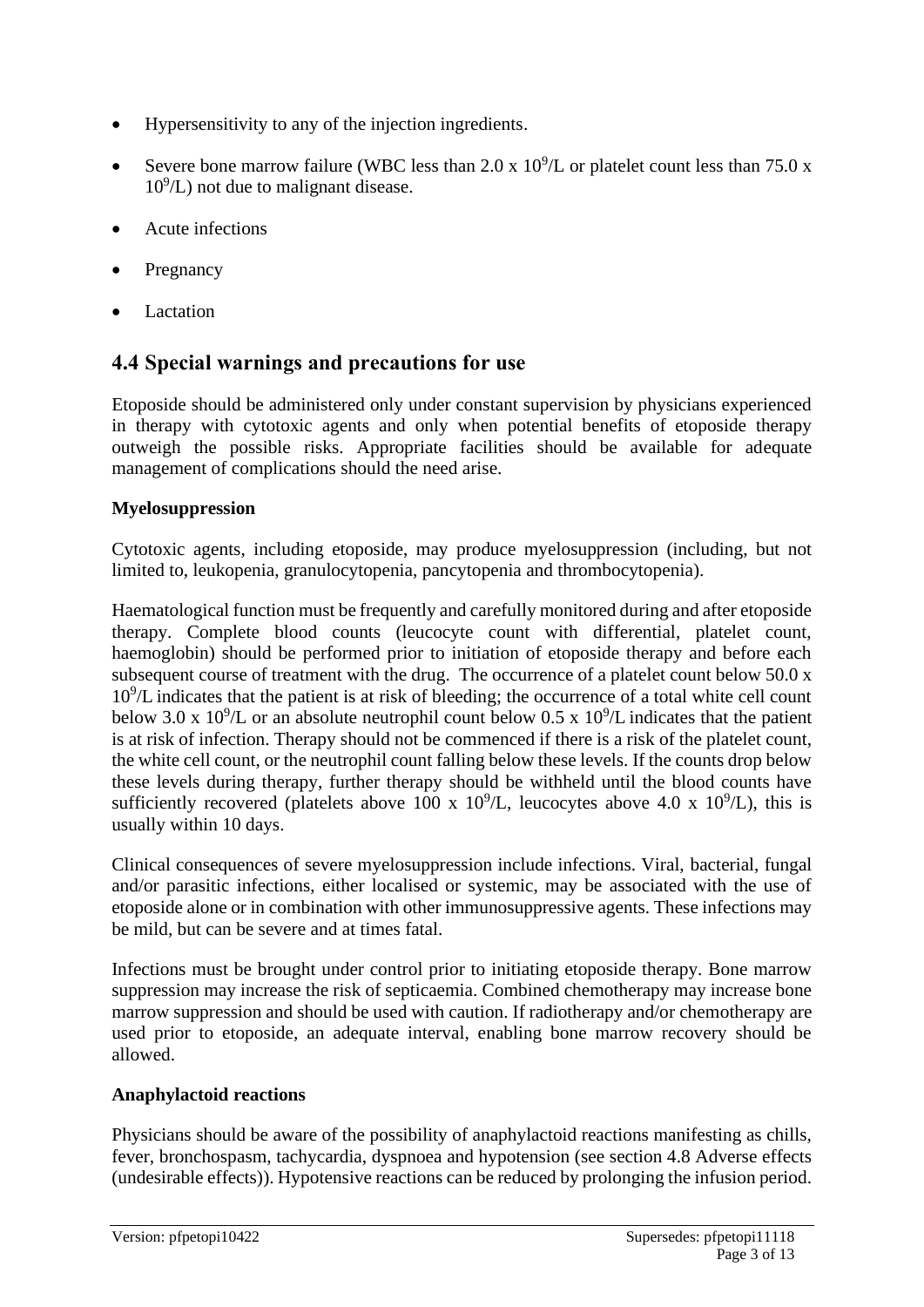Anaphylactic responses have usually responded to cessation of therapy and administration of pressor agents, corticosteroids, antihistamines or volume expanders, as appropriate.

### **Myocardial infarction**

Myocardial infarction has been observed in patients treated with etoposide as part of multi-agent chemotherapy. Patients with prior history of mediastinal radiation or recipients of previous chemotherapies may be at risk (see section 4.8 Adverse effects (undesirable effects)).

#### **Secondary leukaemia**

The occurrence of acute leukaemia, which can occur with or without a preleukaemic phase has been reported rarely in patients treated with etoposide in association with other antineoplastic drugs.

Neither the cumulative risk, nor the predisposing factors related to the development of secondary leukaemia are known. The roles of both administration schedules and cumulative doses of etoposide have been suggested, but have not been clearly defined.

#### **Tumor lysis syndrome (TLS)**

Tumor lysis syndrome, sometimes fatal, has been reported following the use of etoposide in association with other chemotherapeutic drugs. Patients at high risk of TLS such as patients with high proliferative rate, high tumor burden, and high sensitivity to cytotoxic agents should be monitored closely and appropriate precaution should be taken (see section 4.8 Adverse effects (undesirable effects)).

#### **Immunosuppressant effects/Increased susceptibility to infections**

Administration of live or live-attenuated vaccines in patients immunocompromised by chemotherapeutic agents, including etoposide, may result in serious or fatal infections. Vaccination with a live vaccine should be avoided in patients receiving etoposide. Killed or inactivated vaccines may be administered; however, the response to such vaccines may be diminished.

#### **Toxicity**

Etoposide has a low therapeutic index, and a therapeutic response is not likely to occur without evidence of toxicity.

#### **Administration**

Etoposide Injection is for administration by intravenous infusion only and is not to be administered by other routes.

Etoposide should be given only by slow intravenous infusion (usually over a 30-60 minute period), since hypotension has been reported as a possible side effect of rapid intravenous infusion.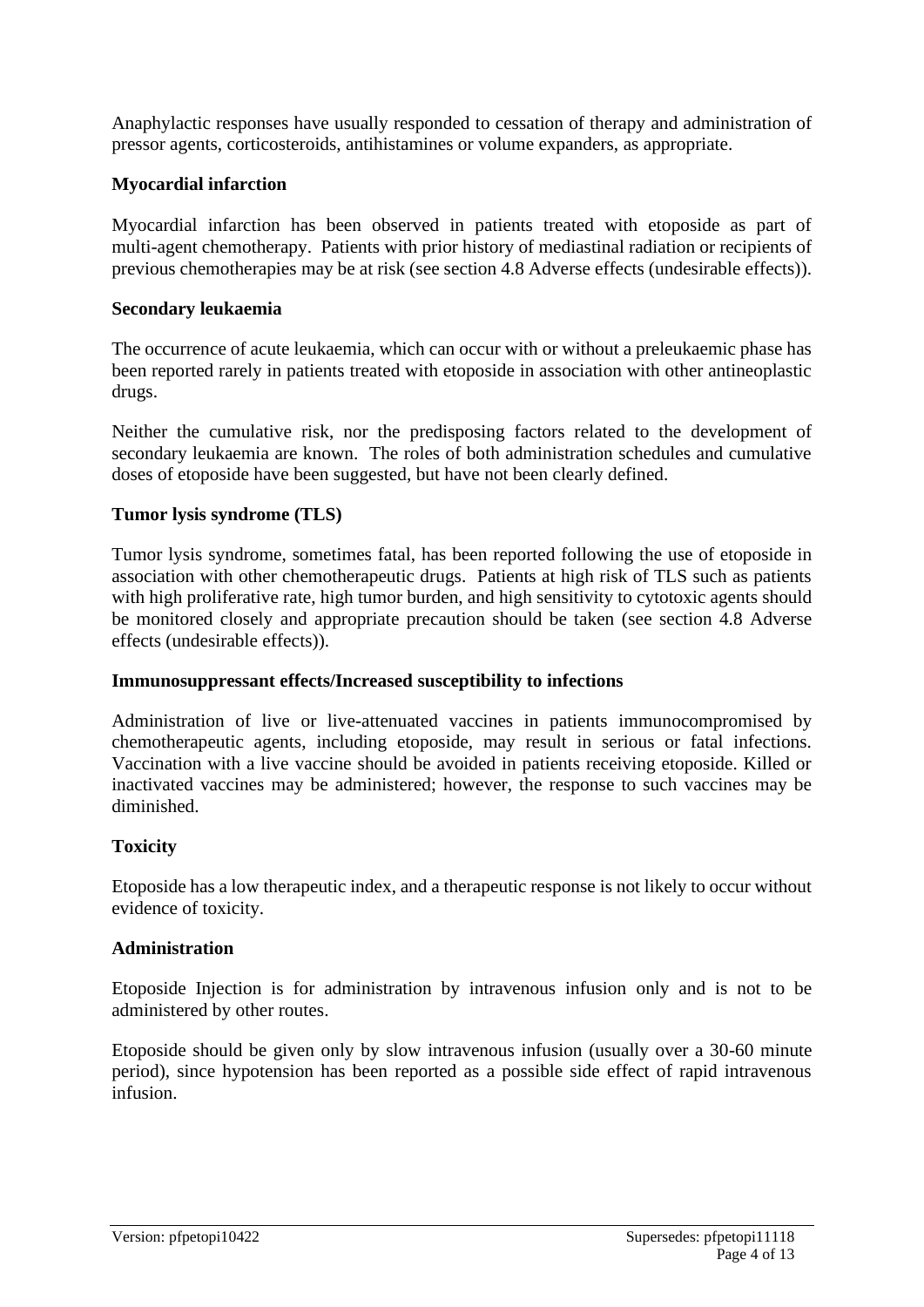### **Extravasation**

Care should be taken to avoid extravasation during infusion as the drug is irritating to surrounding tissues. Soft tissue inflammation and irritation may occur, but ulceration is generally not seen following extravasation with dilute solution. If leakage occurs, the injection should be discontinued immediately and any remaining portion of the dose should be introduced into another vein. Usual extravasation procedures should be followed.

### **Hyperuricaemia**

Hyperuricaemia has been reported following the first course of treatment with etoposide.

#### **Contraception**

Etoposide should not normally be administered to patients who are pregnant (see section 4.6 Fertility, pregnancy and lactation, Use in Pregnancy) as safe use has not been established. Animal studies have shown etoposide to be teratogenic and embryocidal. Women of childbearing potential should be advised to avoid becoming pregnant whilst receiving etoposide therapy.

#### **Other**

Etoposide injection also contains ethanol as an excipient: this may be a risk factor in patients suffering from liver disease, alcoholism, epilepsy, children and in pregnant women.

#### **Use in hepatic impairment**

Etoposide has been shown to reach high concentrations in the liver, thus presenting a potential for accumulation in cases of functional impairment. Patients with impaired hepatic function may develop more profound myelotoxicity during treatment with etoposide. Transient elevations in liver enzymes and bilirubin may occur. Severe hepatic dysfunction is a contraindication to etoposide treatment, and mild to moderate impairment requires careful monitoring.

#### **Use in renal impairment**

Etoposide has been shown to reach high concentrations in the kidney, thus presenting a potential for accumulation in cases of functional impairment. Since a substantial fraction of etoposide is excreted unchanged in urine (approximately 30% of an intravenous dose), adjustment may be necessary in patients with impaired renal function. Monitoring during and following therapy is recommended.

#### **Use in the elderly**

As for adults, caution may be necessary in renal or hepatic impairment.

#### **Paediatric use**

Safety and effectiveness in children have not been established. Polysorbate 80 (contained as a solvent diluent) has been associated with severe adverse reactions in premature infants.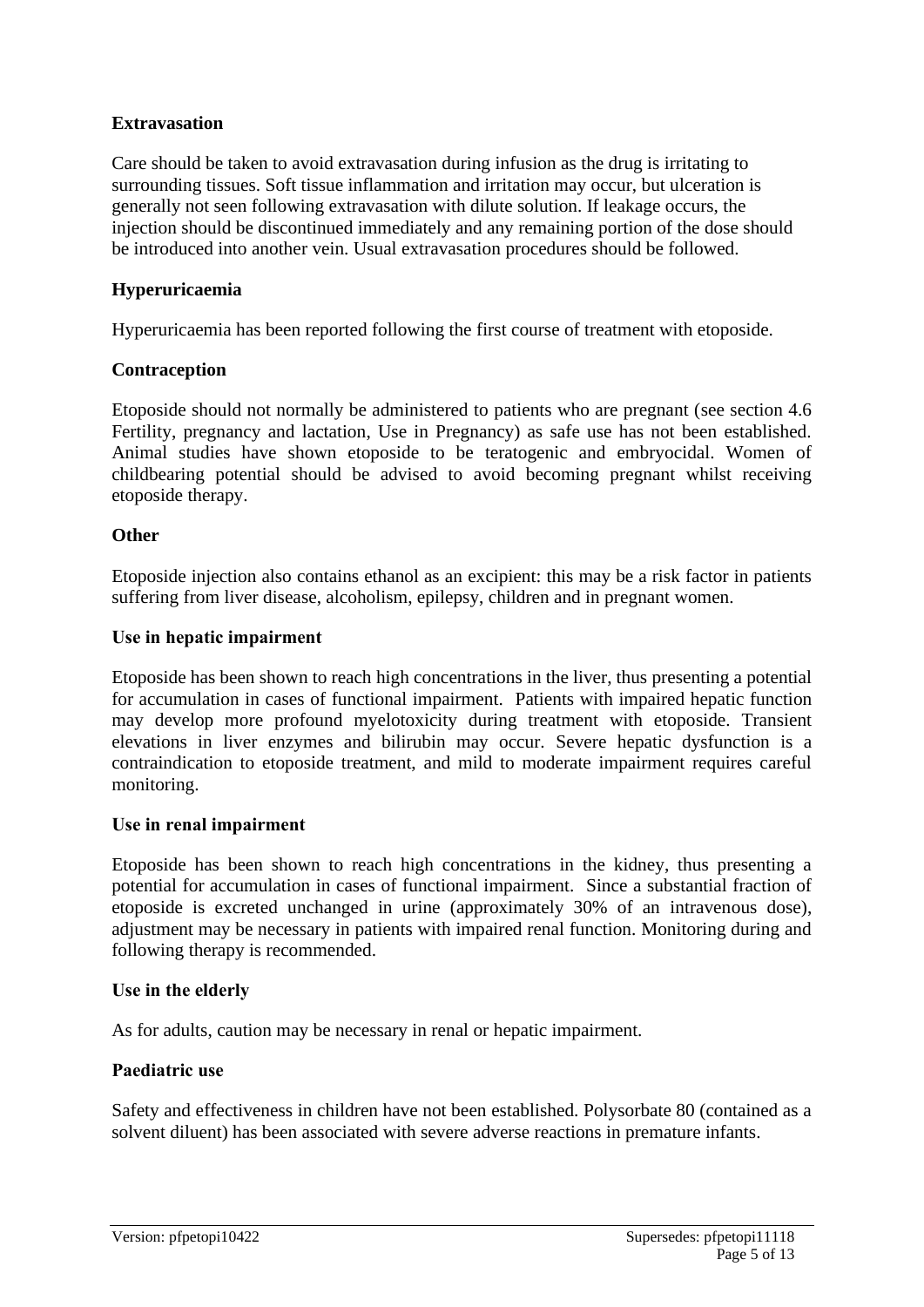### **Effects on laboratory tests**

Periodic complete blood counts, hepatic and renal function tests and serum urate, should be performed during treatment with etoposide. These tests should be performed prior to therapy and at appropriate periods during a course of treatment.

### **4.5 Interactions with other medicines and other forms of interactions**

Etoposide Injection should not be physically mixed with any other drug. Parenteral drugs should be inspected for particulate matter and discolouration prior to use.

High-dose cyclosporine, resulting in plasma concentrations above 2,000 ng/mL, administered with oral etoposide has led to an 80% increase in etoposide exposure (AUC) with a 38% decrease in total body clearance of etoposide compared to etoposide alone.

Concomitant cisplatin therapy is associated with reduced total body clearance of etoposide.

Concomitant phenytoin therapy is associated with increased etoposide clearance and reduced efficacy, and other enzyme-inducing antiepileptic therapy may be associated with increased etoposide clearance and reduced efficacy.

Co-administration of warfarin and etoposide may result in elevated international normalized ratio (INR). Close monitoring of INR is recommended.

Cross-resistance between anthracyclines and etoposide has been reported in preclinical experiments.

### **4.6 Fertility, pregnancy and lactation**

#### **Effects on fertility**

Etoposide may decrease male fertility.

### **Use in pregnancy** – **Pregnancy Category D**

ETOPOSIDE may cause fetal harm when administered to pregnant women. Etoposide has been shown to be teratogenic and embryotoxic in mice and rats and its use in pregnant women is not recommended. ETOPOSIDE should only be used in women of child-bearing potential if the expected benefits outweigh the risks of therapy and adequate contraception is used. If the patient becomes pregnant whilst receiving the drug she should be advised of the potential hazard to the fetus.

Males undergoing treatment with etoposide should employ contraceptive measures (see section 5.3 Preclinical safety data).

#### **Use in lactation**

It is not known whether etoposide is excreted in breast milk so breast feeding should be discontinued during ETOPOSIDE therapy in lactating women.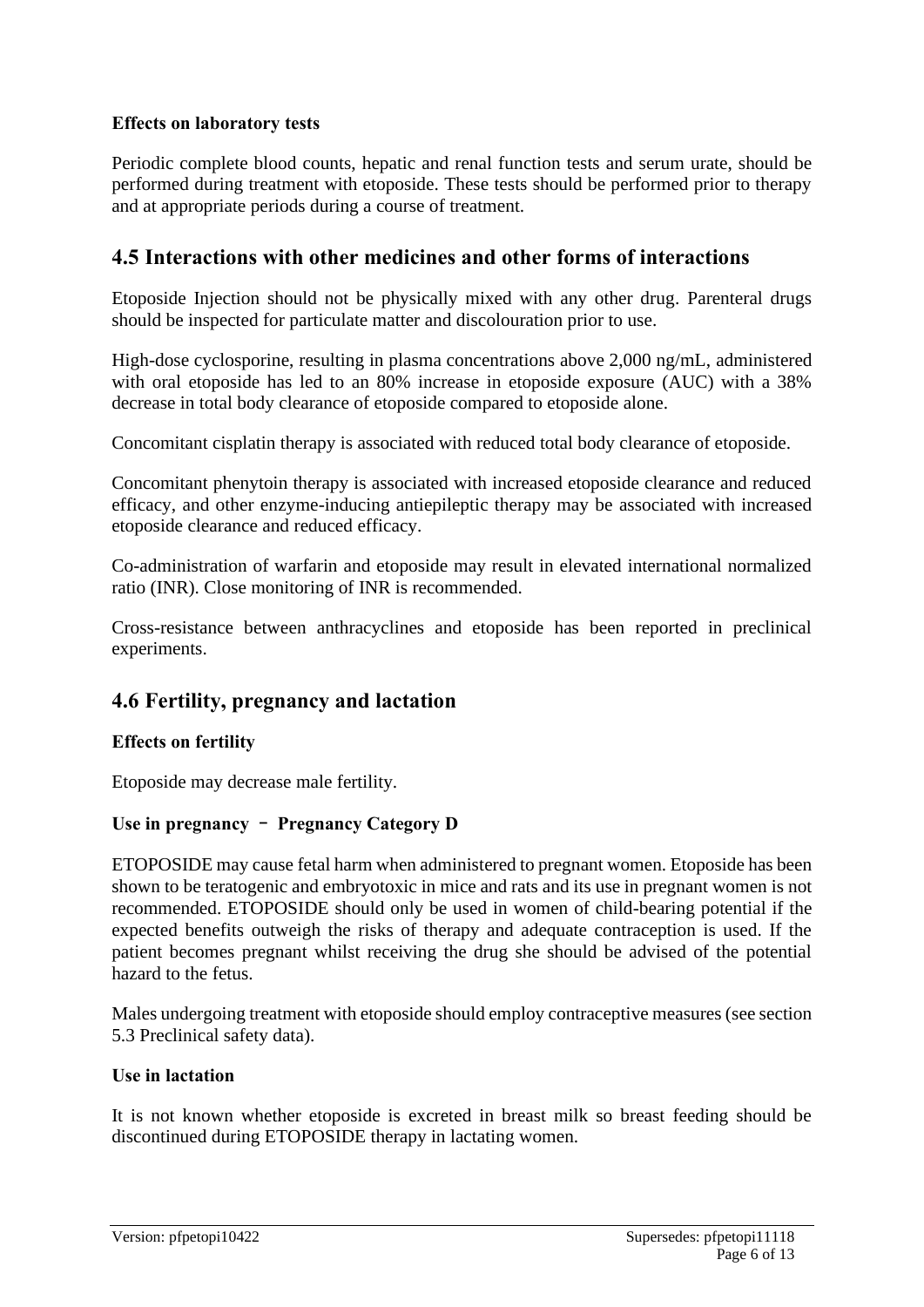### **4.7 Effects on ability to drive and use machines**

The effects of this medicine on a person's ability to drive and use machines were not assessed as part of its registration.

### **4.8 Adverse effects (undesirable effects)**

Bone marrow suppression is the most likely life threatening effect. Cardiotoxicity has been reported.

| <b>More Common</b>                        |                                                                                                                                                                                                                                                                                                                                                                                                                                                                                                                                                                                                                         |
|-------------------------------------------|-------------------------------------------------------------------------------------------------------------------------------------------------------------------------------------------------------------------------------------------------------------------------------------------------------------------------------------------------------------------------------------------------------------------------------------------------------------------------------------------------------------------------------------------------------------------------------------------------------------------------|
| Blood and lymphatic<br>system disorders   | Myelosuppression: Haematological toxicity is the major and<br>dose limiting adverse effect. It manifests mainly as<br>leucopenia (principally granulocytopenia). The granulocyte<br>count nadir occurs 7-14 days after treatment, and recovery is<br>usually by days 20-22. Thrombocytopenia occurs less<br>frequently. Anaemia may occur. Myelosuppression is not<br>cumulative, but may be more severe in patients previously<br>treated with other antineoplastic agents or radiotherapy (see<br>section 4.4 Special warnings and precautions for use).                                                              |
| Gastrointestinal disorders                | Nausea and vomiting frequently occur and may be treated<br>symptomatically. Other adverse effects include abdominal<br>pain, anorexia, oesophagitis and diarrhoea. Stomatitis has<br>been reported in 1-6% of patients.                                                                                                                                                                                                                                                                                                                                                                                                 |
| Skin and subcutaneous<br>tissue disorders | Alopecia: Reversible alopecia, sometimes progressing to<br>total baldness, has been observed in up to 66% of patients.<br>The degree of alopecia is dose related.                                                                                                                                                                                                                                                                                                                                                                                                                                                       |
| Vascular disorders                        | Hypotension: Following rapid intravenous administration<br>hypotension may occur. To avoid this, etoposide should be<br>given by infusion over at least 30 minutes.                                                                                                                                                                                                                                                                                                                                                                                                                                                     |
|                                           |                                                                                                                                                                                                                                                                                                                                                                                                                                                                                                                                                                                                                         |
| <b>Less Common</b>                        |                                                                                                                                                                                                                                                                                                                                                                                                                                                                                                                                                                                                                         |
| Immune system disorders                   | <b>Reactions:</b><br>Anaphylactic-like<br>reactions<br><b>Allergic</b><br>characterised by chills, fever, tachycardia, bronchospasm,<br>dyspnoea and hypotension have been reported. These<br>reactions have usually responded promptly to the cessation of<br>and administration of pressor<br>infusion<br>the<br>agents,<br>corticosteroids, antihistamines or volume expanders as<br>appropriate (see section 4.4 Special warnings and precautions<br>for use). Higher rates of anaphylactoid reactions have been<br>reported in children who received infusions of concentrations<br>higher than those recommended. |
| Cardiac disorders                         | Myocardial infarction, heart failure and life threatening<br>cardiotoxicity have been reported.                                                                                                                                                                                                                                                                                                                                                                                                                                                                                                                         |
| Vascular disorders                        | <b>Local Effects:</b> Phlebitis has occurred following intravenous<br>administration of etoposide, more usually with concentrated                                                                                                                                                                                                                                                                                                                                                                                                                                                                                       |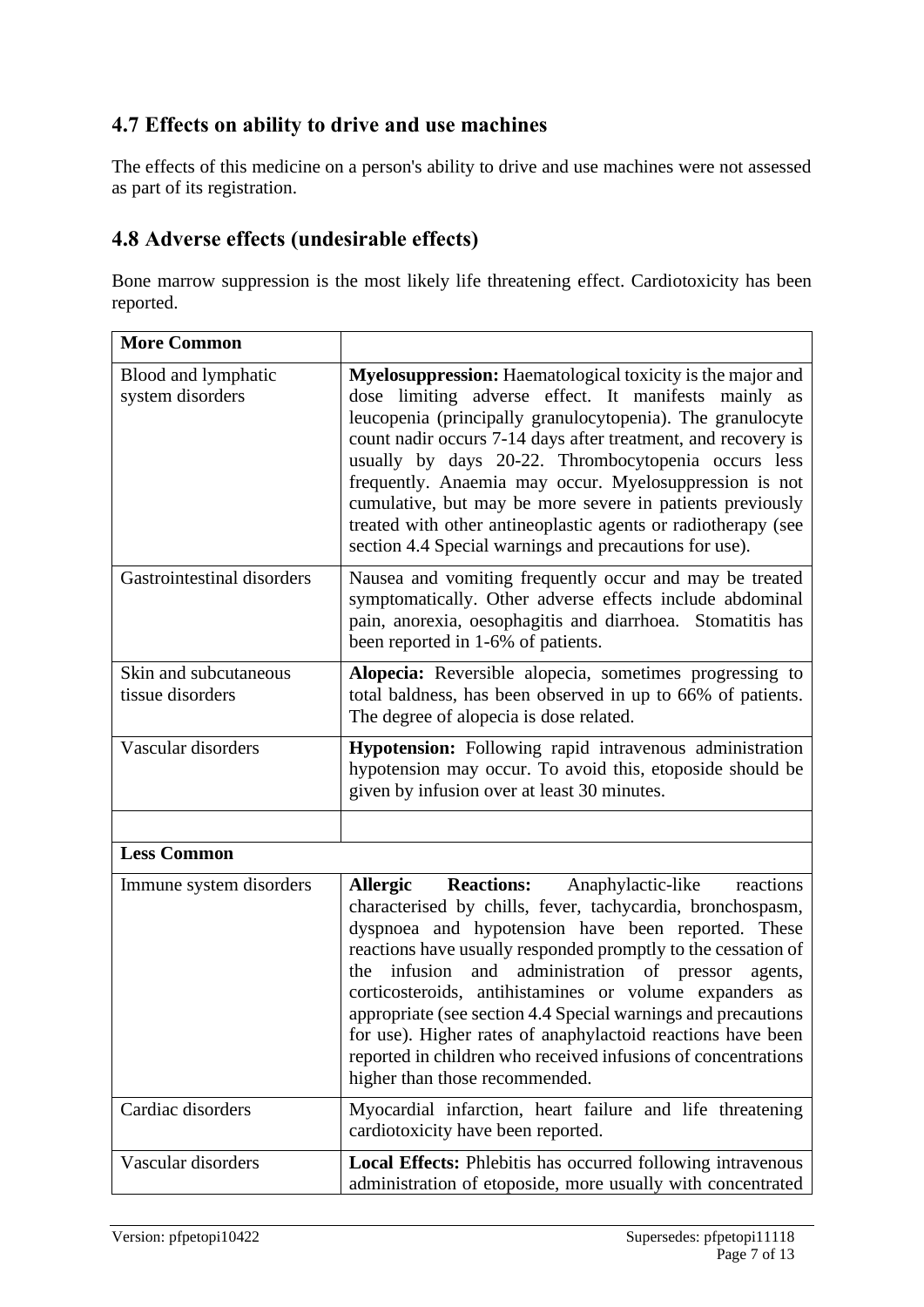|                                                            | solutions. Hypertension and flushing have also been reported,<br>however, blood pressure usually returns to normal a few<br>hours after cessation of the infusion.                                                                                                                                                                                                   |
|------------------------------------------------------------|----------------------------------------------------------------------------------------------------------------------------------------------------------------------------------------------------------------------------------------------------------------------------------------------------------------------------------------------------------------------|
| Nervous system disorders                                   | <b>Neuropathy:</b> Peripheral neuropathy has occurred in a small<br>percentage of patients receiving etoposide. Although not<br>clearly established, it has been suggested that the risk and/or<br>severity of peripheral neuropathy may be increased when<br>etoposide is administered concurrently with other potentially<br>neurotoxic agents (e.g. vincristine). |
| Respiratory, Thoracic and<br>mediastinal disorders         | Sudden fatal acute reactions associated with bronchospasm<br>have been reported.                                                                                                                                                                                                                                                                                     |
|                                                            |                                                                                                                                                                                                                                                                                                                                                                      |
| Rare                                                       |                                                                                                                                                                                                                                                                                                                                                                      |
| Hepatobiliary disorders                                    | Liver toxicity (elevations in serum bilirubin, AST and<br>alkaline phosphatase concentrations). These effects were<br>transient and resolved without sequelae.                                                                                                                                                                                                       |
| Renal and urinary disorders                                | Renal toxicity (elevated urea levels and hyperuricaemia have<br>been reported).                                                                                                                                                                                                                                                                                      |
| Infections and infestations                                | Septicaemia during high dose regimens.                                                                                                                                                                                                                                                                                                                               |
| Gastrointestinal disorders                                 | Dysphagia.                                                                                                                                                                                                                                                                                                                                                           |
| Eye disorders                                              | Transient cortical blindness.                                                                                                                                                                                                                                                                                                                                        |
| Injury, poisoning, and<br>procedural complications         | Radiation recall dermatitis/phenonmena.                                                                                                                                                                                                                                                                                                                              |
|                                                            |                                                                                                                                                                                                                                                                                                                                                                      |
| <b>Frequency not reported</b>                              |                                                                                                                                                                                                                                                                                                                                                                      |
| Infections and Infestations                                | Septic shock, sepsis, neutropenic sepsis, pneumonia,<br>infection.                                                                                                                                                                                                                                                                                                   |
| Nervous system disorders                                   | Somnolence, aftertaste and seizures have been reported.                                                                                                                                                                                                                                                                                                              |
| Respiratory, Thoracic and<br>mediastinal disorders         | Apnoea with spontaneous resumption of breathing following<br>discontinuation has been reported.                                                                                                                                                                                                                                                                      |
| Skin and subcutaneous<br>tissue disorders                  | Rash, pigmentation disorder, pruritis, urticaria.                                                                                                                                                                                                                                                                                                                    |
| Cardiac disorders                                          | Myocardial infarction, has been reported in patients treated<br>with etoposide as part of multi-agent chemotherapy.                                                                                                                                                                                                                                                  |
| General disorders and<br>administration site<br>conditions | Fatigue, pyrexia and asthenia have been reported.                                                                                                                                                                                                                                                                                                                    |
| Metabolism and nutrition<br>disorders                      | Tumor lysis syndrome, sometimes fatal, has been reported<br>following the use of etoposide in association with other<br>chemotherapeutic drugs.                                                                                                                                                                                                                      |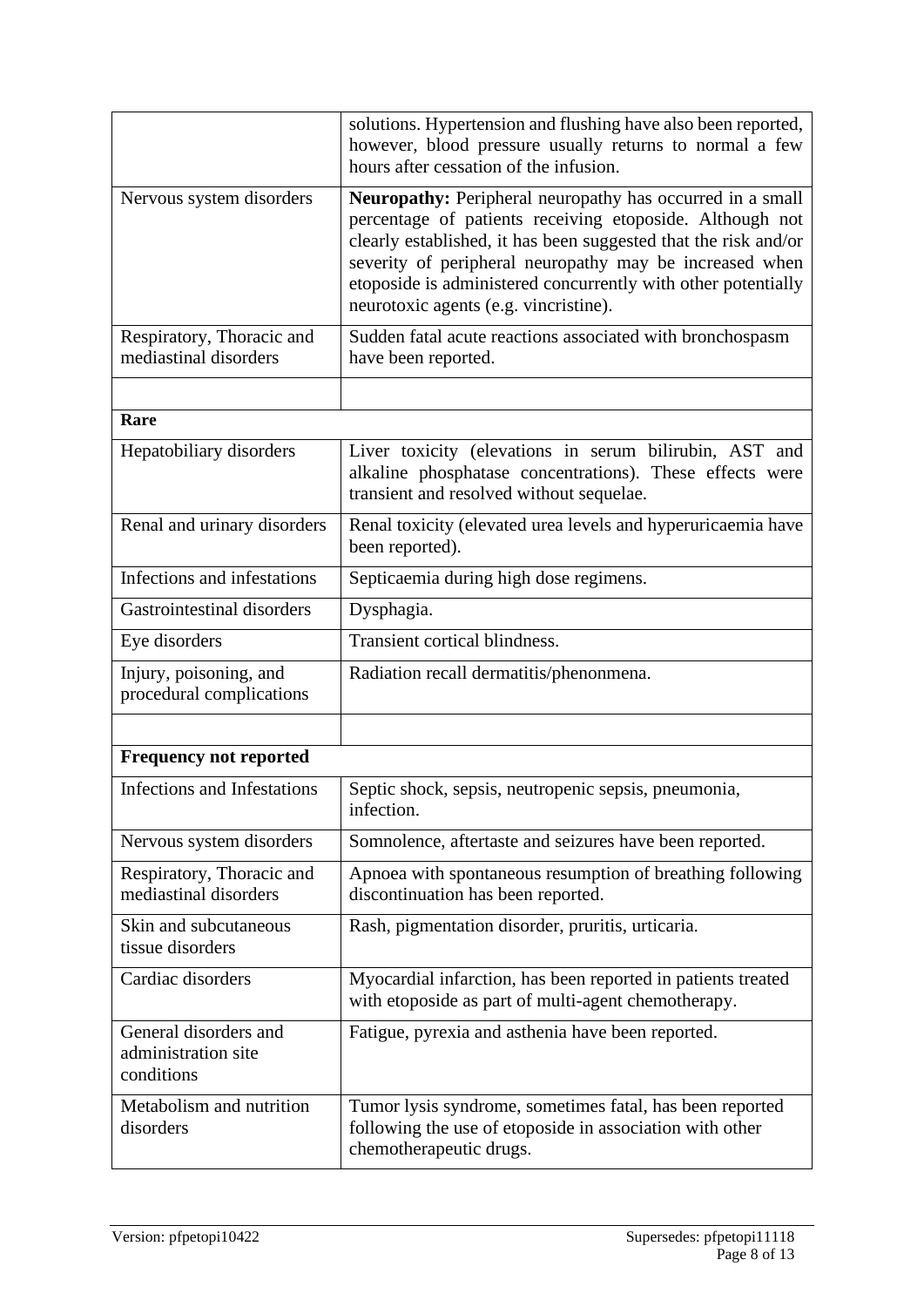### **Reporting suspected adverse effects**

Reporting suspected adverse reactions after registration of the medicinal product is important. It allows continued monitoring of the benefit-risk balance of the medicinal product. Healthcare professionals are asked to report any suspected adverse reactions at [www.tga.gov.au/reporting](http://www.tga.gov.au/reporting-problems)[problems.](http://www.tga.gov.au/reporting-problems)

### **4.9 Overdose**

No information is available relating to etoposide poisoning in humans. Hematological and gastrointestinal toxic effects are expected to be the principle manifestations of etoposide overdosage. Treatment will be mainly supportive. There is no known antidote.

For information on the management of overdose, contact the Poisons Information Centre on 13 11 26 (Australia).

### **5. PHARMACOLOGICAL PROPERTIES**

### **5.1 Pharmacodynamic properties**

Class: Antineoplastic agent. Etoposide is a semi-synthetic podophyllotoxin derivative.

#### **Mechanism of action**

The exact mechanism of action of etoposide is not known, however, it appears to produce cytotoxic effects by damaging DNA, thereby inhibiting or altering DNA synthesis. Etoposide is cell-cycle dependent, and cycle-phase specific, inducing G2-phase arrest and preferentially killing cells in the G2 and late S phases. Two different dose dependent responses have been observed. High concentrations (10 microgram/mL or more) cause cell lysis in cells entering mitosis. Low concentrations (0.3 to 10 microgram/mL) inhibit cells from entering prophase. Etoposide-induced DNA damage appears to correlate well with the cytotoxicity of the drug. Etoposide appears to induce single-stranded DNA breaks indirectly.

#### **Clinical trials**

No data available.

### **5.2 Pharmacokinetic properties**

#### **Absorption**

Following intravenous administration, peak plasma concentrations and plasma concentration versus time curves (AUC) exhibit marked inter-individual variation.

#### **Distribution**

Distribution of etoposide into human body tissues and fluids has not been fully characterised. Etoposide administered intravenously undergoes rapid distribution. Apparent steady-state volume of distribution averages 20-28% of bodyweight, or 18-29 L or 7-17 L/m<sup>2</sup> in adults and 5-10 L/m<sup>2</sup> in children. After intravenous administration etoposide is distributed minimally into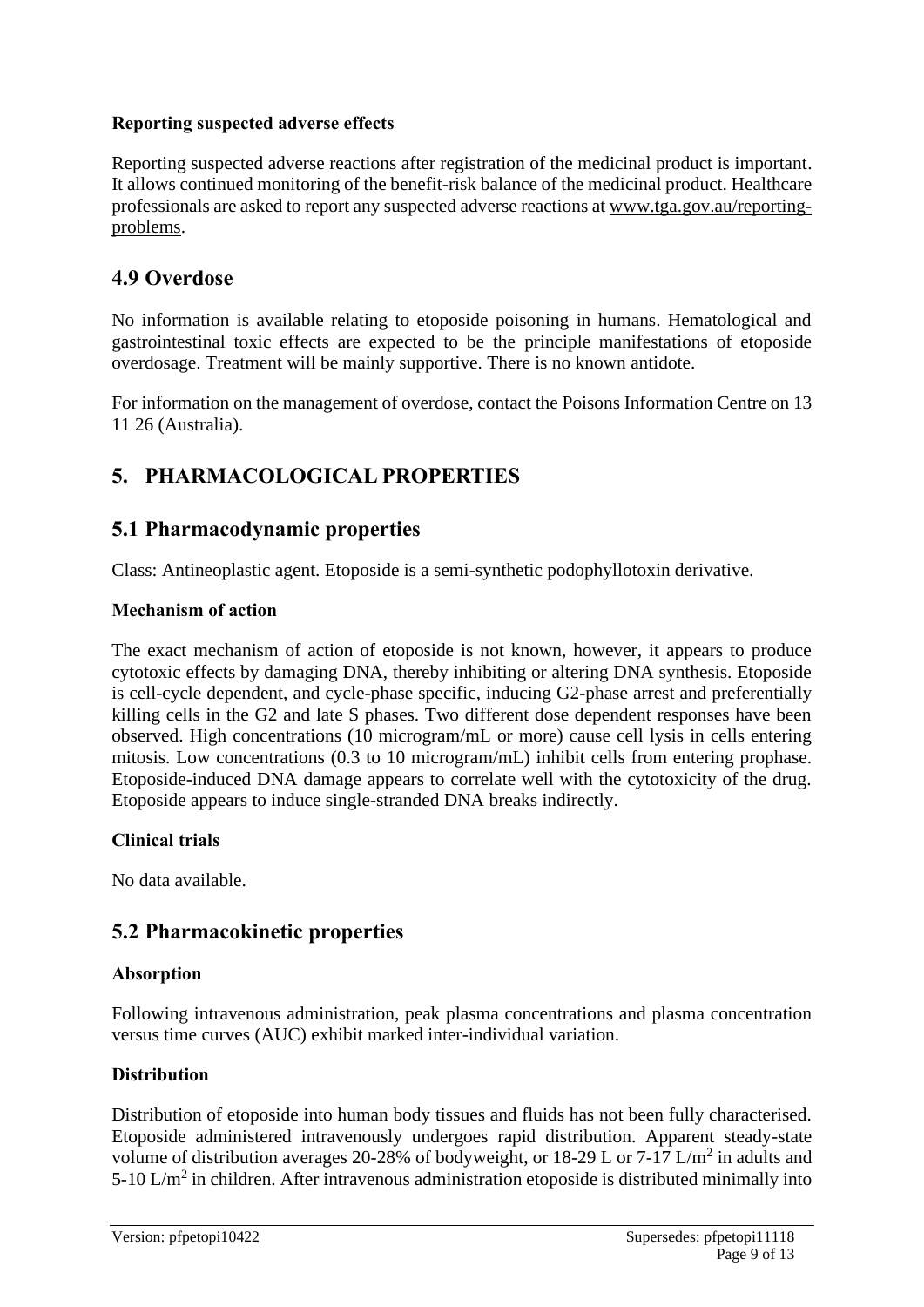pleural fluid, and has been detected in the saliva, liver, spleen, kidney, myometrium, healthy brain tissue and brain tumour tissue. Studies suggest distribution into bile is minimal. It is not known if etoposide is distributed into breast milk. Studies have shown etoposide crosses the placenta in animals. Etoposide penetrates the central nervous system (CNS) poorly, with cerebrospinal fluid (CSF) etoposide concentrations ranging from undetectable to less than 5% of concurrent plasma concentrations.

Limited data suggests etoposide distributes into brain tumour tissue more readily than into healthy brain tissue. Etoposide concentrations have been shown to be higher in healthy lung tissue than in lung metastases, but those achieved in primary myometrial tumours are similar to those achieved in healthy myometrial tissues. *In vitro*, etoposide is approximately 94% bound to serum proteins at a concentration of 10 microgram/mL.

### **Metabolism**

*In vitro* studies suggest that metabolic activation of etoposide by oxidation into the O-quinone derivative might play an essential role in its activity against DNA. Etoposide is approximately 66% metabolised.

### **Excretion**

Following intravenous administration, plasma concentrations of etoposide have generally been reported to decline in a biphasic manner, however, some data indicate the drug may exhibit triphasic elimination with a prolonged terminal phase. In adults with normal renal and hepatic function, the half-life of etoposide averages 0.6-2 hours in the initial phase and 5.3-10.8 hours in the terminal phase. In children with normal renal and hepatic function the half-life averages 0.6-1.4 hours in the initial phase and 3-5.8 hours in the terminal phase.

After 72 hours, 44% of the administered dose was recovered in the urine, 29% as unchanged drug and 15% as metabolite. Recovery in the faeces ranged from less than 2% to 16% over three days.

Total plasma clearance of etoposide has been reported as averaging  $19-28$  mL/minute/m<sup>2</sup> in adults and 18-39 mL/minute/ $m^2$  in children with normal renal and hepatic function. Renal clearance approximates 30-40% of total plasma clearance.

Dosage adjustment may be necessary in patients with impaired renal or hepatic function.

### **5.3 Preclinical safety data**

### **Genotoxicity**

Given its mutagenic potential, the drug could induce chromosomal damage in human spermatozoa; therefore males undergoing treatment with etoposide should employ contraceptive measures.

#### **Carcinogenicity**

No data available.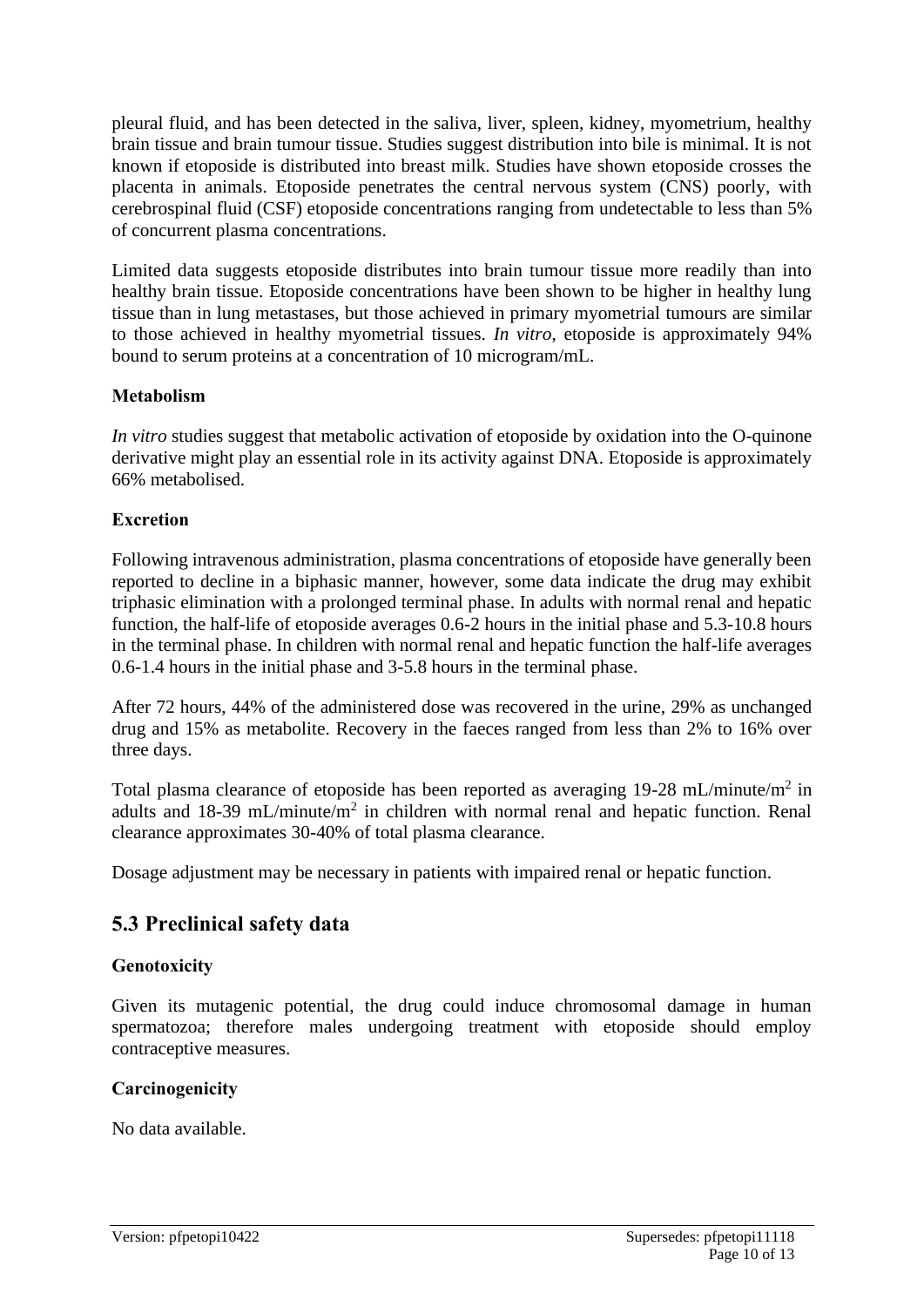# **6. PHARMACEUTICAL PARTICULARS**

# **6.1 List of excipients**

Macrogol 300,

Polysorbate 80,

Citric acid,

Ethanol absolute.

## **6.2 Incompatibilities**

Etoposide Injection should not be physically mixed with any other drug. Parenteral drugs should be inspected for particulate matter and discolouration prior to use. Plastic devices made of acrylic or ABS (a polymer of acrylonitrile, butadiene and styrene) have been reported to crack or leak when used with undiluted Etoposide Injection.

### **6.3 Shelf life**

In Australia, information on the shelf life can be found on the public summary of the Australian Register of Therapeutic Goods (ARTG). The expiry date can be found on the packaging.

### **6.4 Special precautions for storage**

Store below 25°C. Protect from light.

To reduce microbiological hazard, admixtures should be used as soon as practicable after preparation. If storage is necessary hold at 2-8°C for no longer than 24 hours. Discard unused portion.

### **6.5 Nature and contents of container**

Etoposide Injection 100 mg in 5 mL (sterile) Plastic Vial. (single pack)

Etoposide Injection 100 mg in 5 mL (sterile) Plastic Vial. (10's pack)

Etoposide Injection 20 mg/mL in 25 mL (sterile) Plastic Vial. Pharmacy Bulk Pack, for hospital use only.

Etoposide Injection 20 mg/mL in 50 mL (sterile) Plastic Vial. Pharmacy Bulk Pack, for hospital use only.

### **6.6 Special precautions for disposal**

As with all antineoplastic agents, trained personnel should prepare Etoposide Injection. Reconstitution should be performed in a designated area (preferably a cytotoxic laminar flow cabinet). The work surface should be protected by disposable, plastic-backed, absorbent paper.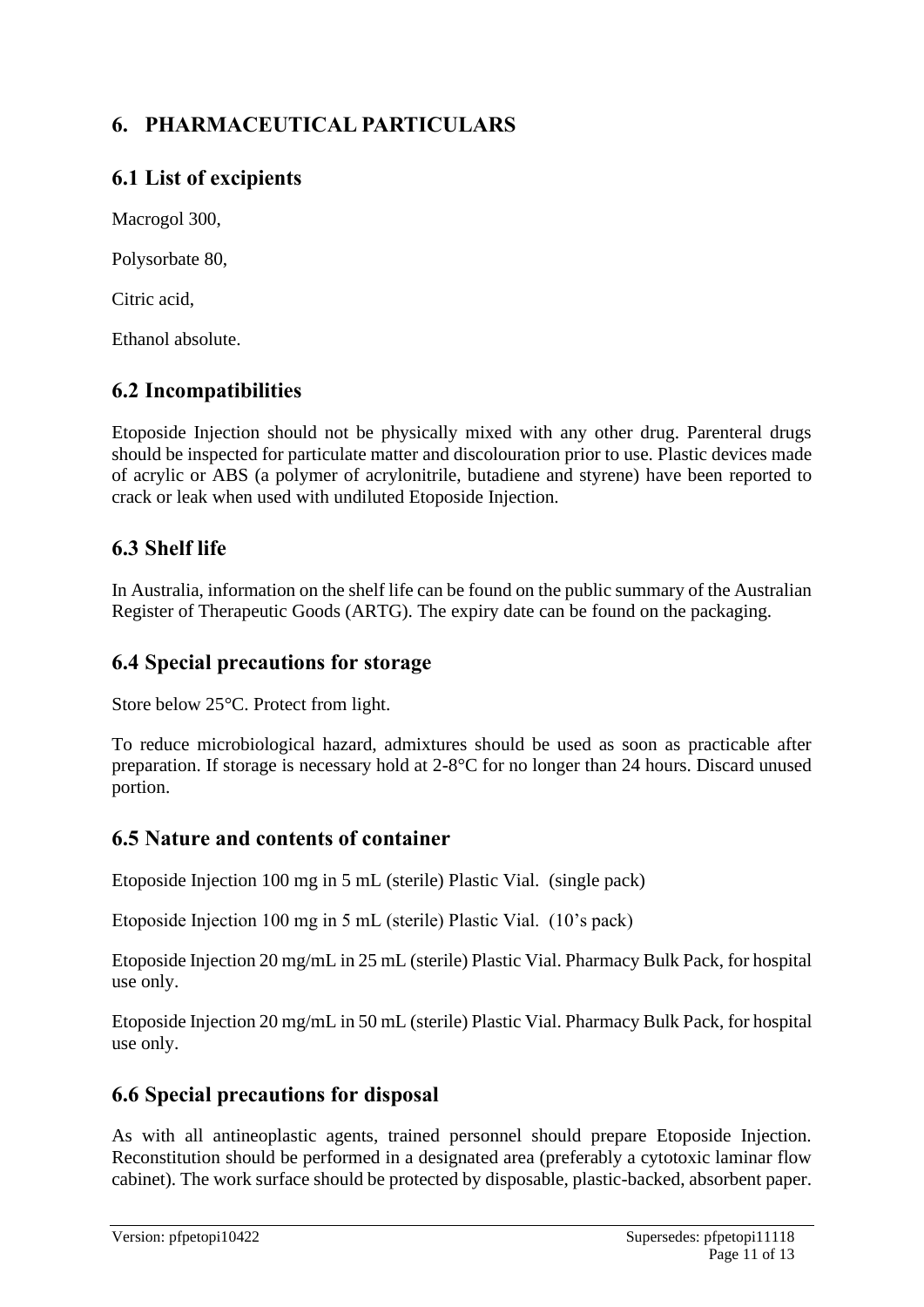Protective gown, mask, gloves and appropriate eye protection should be worn when handling etoposide. Where solution accidentally contacts skin or mucosa, the affected area should be immediately washed thoroughly with soap and water and medical attention should be sought. It is recommended that pregnant personnel not handle cytotoxic agents such as etoposide. Luer-Lock fitting syringes are recommended. Large bore needles are recommended to minimise pressure and possible formation of aerosols. Aerosols may also be reduced by using a venting needle during preparation. Items used to prepare Etoposide Injection, or articles associated with body waste, should be disposed of by placing in a double sealed polythene bag and incinerating at 1100°C

### **Spills and disposal**

If spills occur, restrict access to the affected area. Wear two pairs of gloves (latex rubber), a respirator mask, a protective gown and safety glasses. Limit the spread of the spill by covering with absorbent material such as absorbent towel of adsorbent granules. Collect up absorbent/adsorbent material and other debris from spill and place in a leak proof plastic container and label accordingly. Cytotoxic waste should be regarded as hazardous or toxic and clearly labeled 'CYTOTOXIC WASTE FOR INCINERATION AT 1100°C'. Waste material should be incinerated at 1100°C for at least 1 second. Cleanse the remaining spill area with copious amounts of water.

### **6.7 Physicochemical properties**

### **Chemical structure**



**Chemical name**: 4'-demethylepipodophyllotoxin 9-[4,6-0-(R)-ethylidene-ß-Dglucopyranoside]

The empirical formula of etoposide is  $C_{29}H_{32}O_{13}$ .

### **CAS number: 33419-42-0**

### **7. MEDICINE SCHEDULE (POISONS STANDARD)**

S4 – Prescription Only